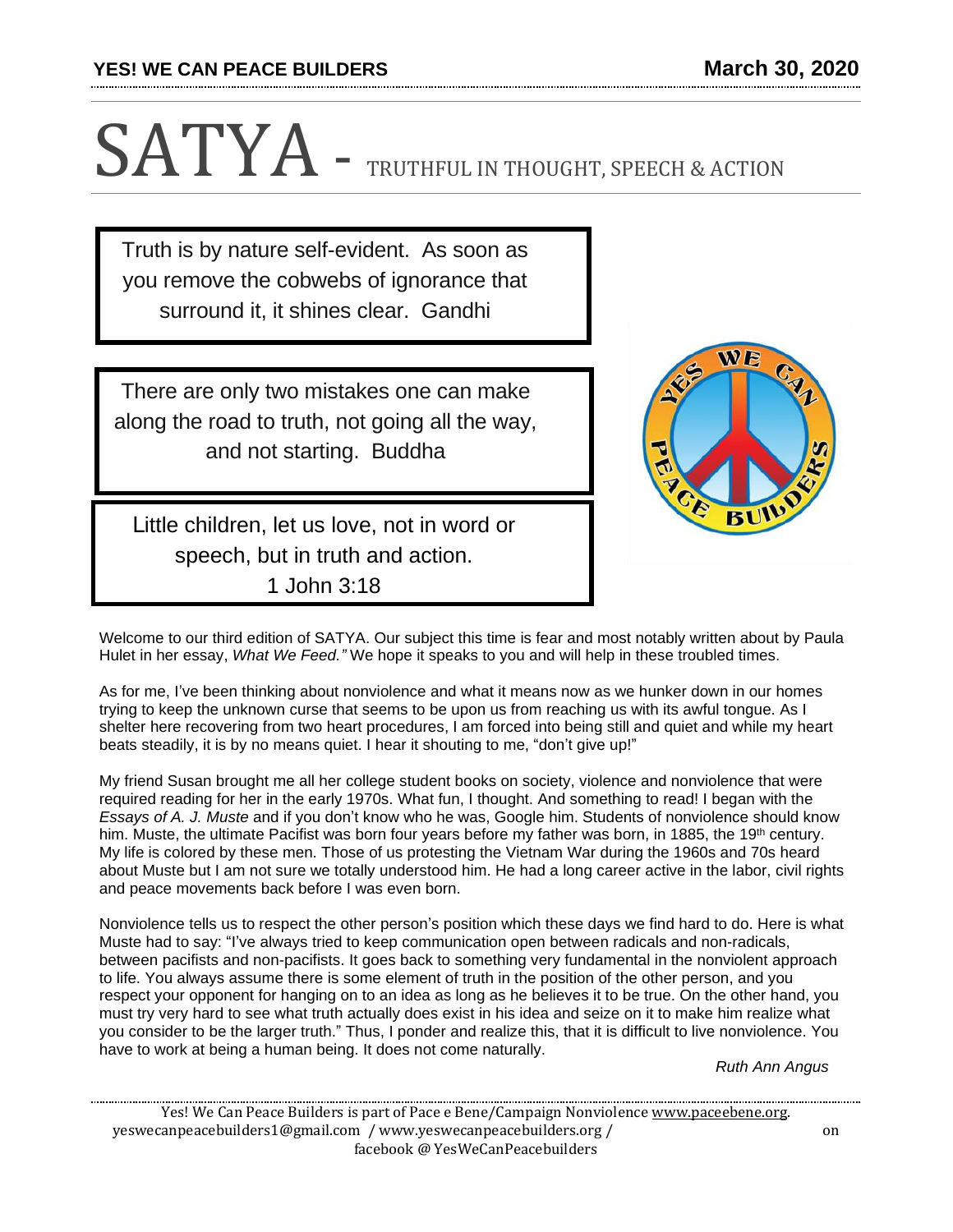## **What We Feed by Paula Hulet**

*The oldest and strongest emotion of mankind is fear, and the oldest and strongest kind of fear is fear of the unknown. H.P. Lovecraft*

With all that is possible and all that we are capable of it is amazing to me that we live in a world dominated by fear. I know that fear and our fight or flight nature has helped keep the human race alive. Yet, fear has seemed to taken control of our lives. We fear the unknown. And rather than seek the truth or share the truth we spread panic and hysteria. But our fears today, the ones that shape our nation and rule our lives, reasonable, especially as we live in a time with easy access to information (both good and bad)? I like the words of the 19<sup>th</sup> century author, Christian Nestell Bovee, which ring so true in today's world, "Panic is a sudden desertion of us (ourselves), and a going over to the enemy of our imagination."

Think about it. Maybe you don't, but there are plenty in our world who fear the refugee, the loss of jobs or income, being considered second best, those whose lifestyles are different than their own and fear those who think differently than we do. There is fear of entering into a civil conversation with others because it just may mean listening, learning something new, and possibly changing our minds about the way we view the world. We fear change yet expect everyone else around us to change so that this world will be a better place for us.

In our fear we lash out. We lash out with our words. We succumb to a mob mentality rather than listen to reason. We build fences literally and figuratively. And as shared by a friend as I am writing this, some turn violent when they must stand an extra ten minutes in the grocery checkout line. The result, we separate, we denigrate, and we seek whatever means, large or small, that we think will help us to "control" the world around us, even at the expense of others.

In this environment of fear, I am reminded of a Native American story. This is a story about a young boy who was feeling angry and upset at an injustice, something he felt was beyond his control. He wanted to lash out but was unsure that would change anything. So, the boy went to his Grandfather for advice. The Grandfather tells the boy that he too, has felt these feelings.

"It is as if I have two wolves living inside me," says the Grandfather. "One is good and does no harm. He lives in harmony with all around him and does not take offense when no offense was intended. He will only fight when it is right to do so, and in the right way.